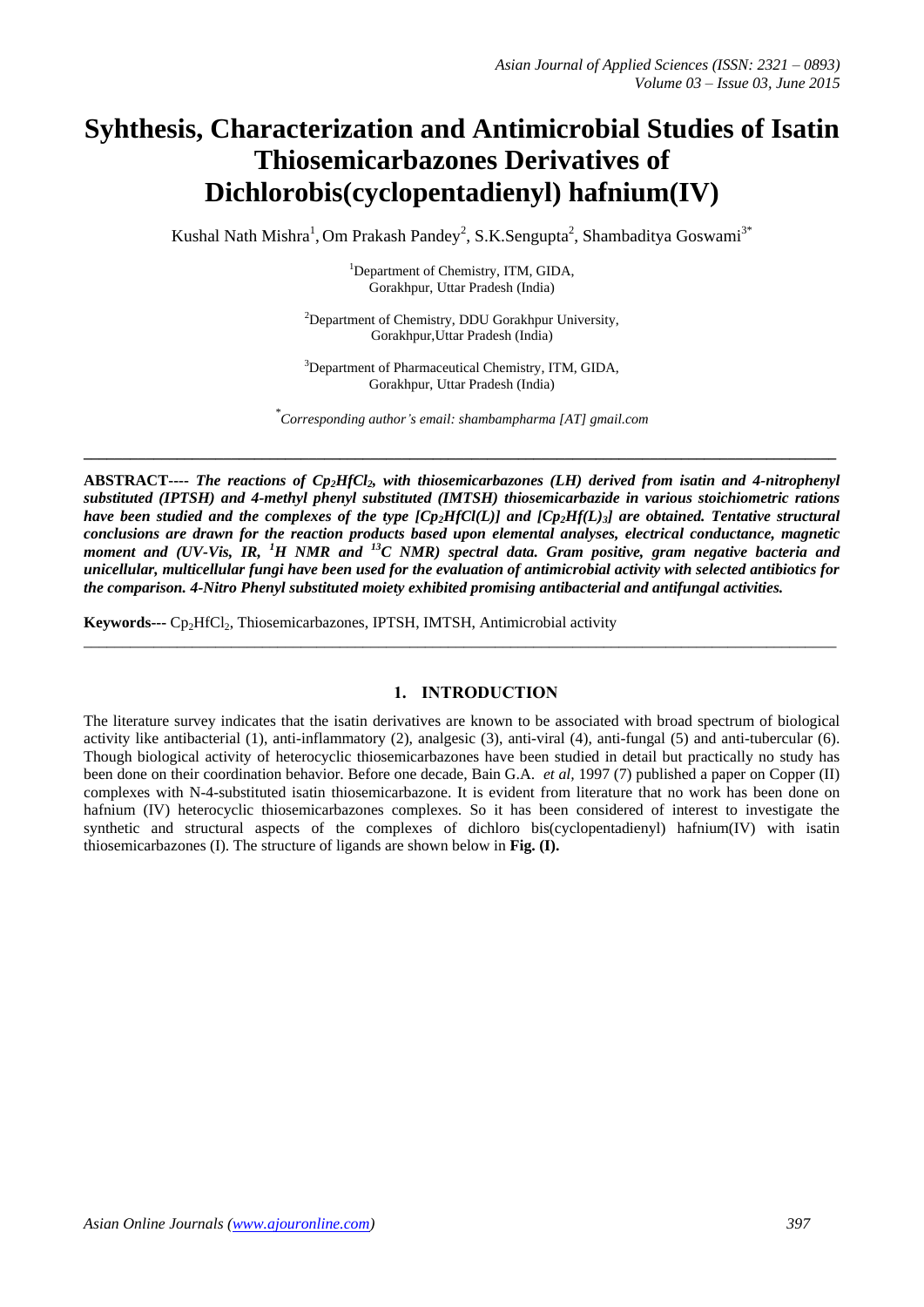*Asian Journal of Applied Sciences (ISSN: 2321 – 0893) Volume 03 – Issue 03, June 2015*



# **2. EXPERIMENTAL**

All operations were performed under strictly anhydrous conditions. Extreme precautions were taken to exclude moisture. Tetrahydrofuran was dried and stored over Na wire and then boiled under reflux until it gave the characteristic blue colour with benzophenone. N-Butylamine and triethylamine were dried by standard method (8).  $\text{Cp}_2\text{HfCl}_2$  was purchased from Aldrich Chemical Co. The ligands were prepared as according to Dongli C. *et al*, 1994 (9). The details of analysis and physical measurements were the same as literature (10,11).

#### **2.1. Preparation of Complexes**

# **2.1.1. Cp2HfCl(L)**

To a solution of bis(cyclopentadienyl) hafnium (IV) dichloride (10 mmol) in dry tetrahydrofuran (ca. 50 cm<sup>3</sup>) was added thiosemicarbazone (10 mmol). A clear solution was obtained. To this triethylamine (10 mmol) was added. The mixture was stirred for 35-40 hrs. The triethylamine hydrochloride was precipitated out, which was removed by filtration. The solution was filtered and its volume was reduced to 15 cm<sup>3</sup>. To this petroleum ether (b.p. 60-80<sup>0</sup>) (15 cm<sup>3</sup>) was added and solution was allowed to stand overnight. The coloured crystals so obtained, were filtered, thoroughly washed with ether and dried in vacuo at room temperature.

#### $2.1.2.$  **Cp**<sub>2</sub> $Hf(L)$ <sub>3</sub>

Bis(cyclopentadienyl) hafnium (IV) dichloride (10 mmol) was dissolved in anhydrous tetrahydrofyran (50 ml) and then thiosemicarbazone (30 mmol) was added. To this solution, n-butylamine (10 mmol) was added. The mixture was stirred for 35 hrs. The precipitated complex was removed by filtration and thoroughly washed with tetrahydrofuran and dried under vacuo at room temperature.

Details of the reactions and the analytical data of the products are given in **Table 1.**

#### **2.2. Antifungal and Antibacterial Activities**

**Assumption**<br> **Assumption**  $\mathbf{R} = \begin{pmatrix} 0 \\ 0 \end{pmatrix}$ <br>  $\mathbf{A} = \begin{pmatrix} 0 \\ 0 \end{pmatrix}$ <br>  $\mathbf{A} = \begin{pmatrix} 0 \\ 0 \end{pmatrix}$ <br>  $\mathbf{A} = \begin{pmatrix} 0 \\ 0 \end{pmatrix}$ <br>  $\mathbf{A} = \begin{pmatrix} 0 \\ 0 \end{pmatrix}$ <br>  $\mathbf{A} = \begin{pmatrix} 0 \\ 0 \end{pmatrix}$ <br>  $\mathbf{A} = \begin{pmatrix} 0 \\ 0 \end{pmatrix}$ Bacterial and fungal growth inhibition was performed by Disc diffusion method and for bacteria nutrient agar and bor fungi Sabouraud Dextrose Agar medium have been used. Amikacin and Griseofulvin were used as reference standards for bacteria and fungi respectively. Staphylococcus aureus (gram positive), Streptococci (gram positive), Klebsiella pneumoniae (gram negative) and E.coli (gram negative) bacteria whereas, Aspergillus Niger (Unicellular) and Candida albicans (Multicellular) fungi have been evaluated for the present study. Test compounds and standards were dissolved in DMSO (Dimethyl Sulfoxide). The activity was checked at two concentrations, 100  $\mu$ g/ ml and 10  $\mu$ g/ml. Solution was applied by micropipette on the filter paper disks, placed on the agar plate. The surface of the plate was inoculated with bacteria and fungi. Incubation was done for 24 hours at  $37^{\circ}$ c. The diameter of the zone of inhibition was measured at the end of the incubation period and MIC (Minimum inhibitory concentration) and MBC (Minimum bacterial Concentration) have been calculated and tabulated. Quality parameters are important to be ensured in the use of combi-discs to ensure that correct and reproducible results are obtained. For quality control of disc diffusion, NCCLS has recommended the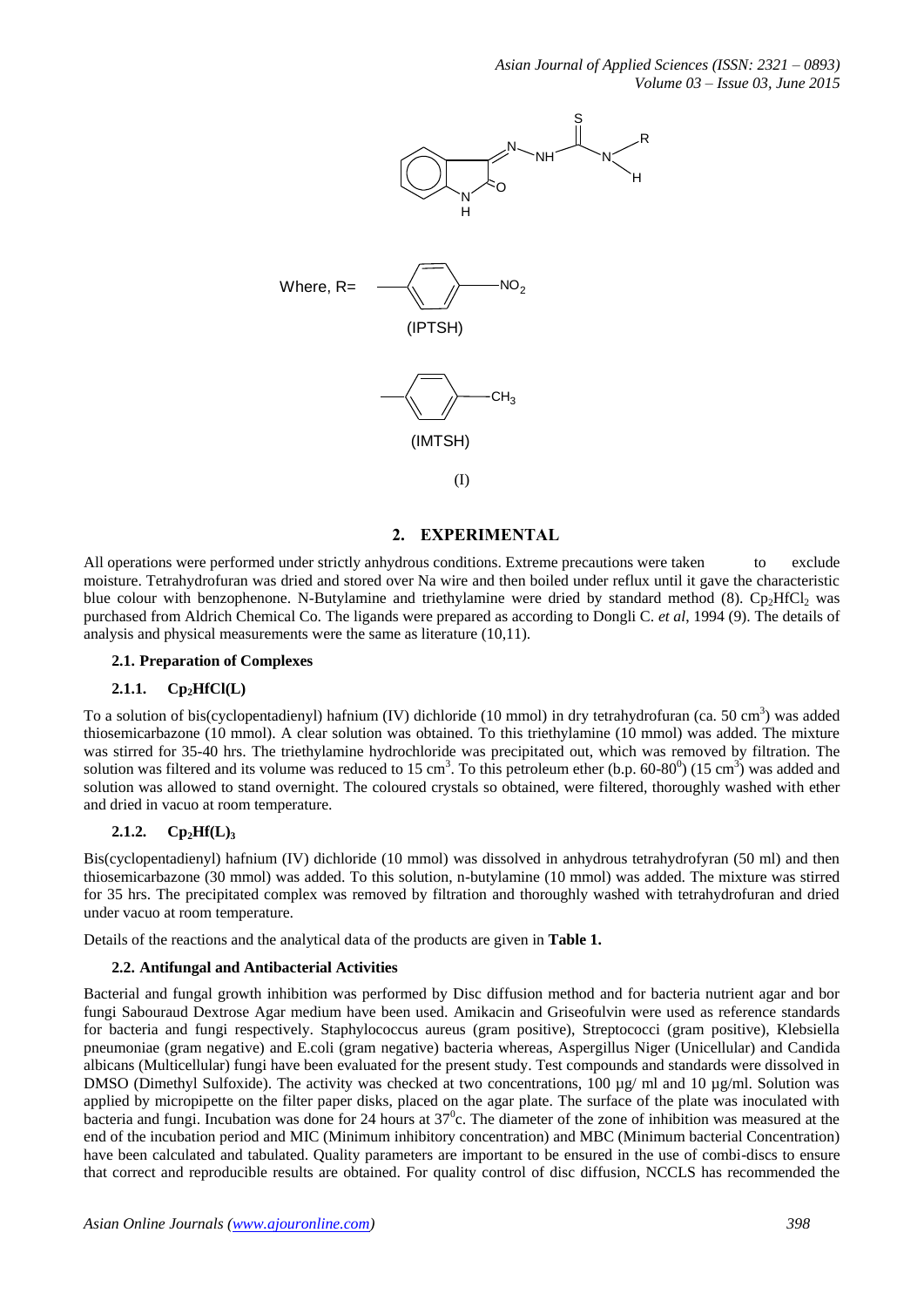following ATCC reference strains namely *E. coli*. ATCC 25922, *S. aureus* ATCC 25923, *Streptococci* ATCC 49619, Klebsiella ATCC 700603, Aspergillus niger ATCC 9029, Candida albicans ATCC 2091. When these strains produce the results that fail within the specified limits (as per NCCLS guidelines), the susceptibility test results are considered to be valid (12,13).

# **3. RESULT AND DISCUSSION**

The reactions of bis(cyclopentadienyl) hafnium (IV) dichloride, with isatin thiosemicarbazones (LH), in different molar ratio, in dry THF in the presence of triethylamine or n-butylamine, are represented by the following general equations :

**THE STATE OF STREET AND THE STATE OF STREET AND THE**  $Cp_2HfCl_2 + LH + Et_3N$   $\longrightarrow$   $[CP_2HfCl(L)] + Et_3N.HCl$ 

 THF  $\text{Cp}_2\text{HfCl}_2 + 3\text{LH} + 2\text{n-BuNH}_2$   $\longrightarrow$   $\text{[Cp}_2\text{Hf(L)}_3] + 2\text{n-BuNH}_2\text{HCl}_2 + \text{C}_3\text{H}_6$ 

The physical properties and analytical data of the complexes are given in **Table 1**. The complexes of the type  $[Cp<sub>2</sub>HfCl(L)]$  are soluble in THF, DMF, DMSO, pyridine and nitrobenzene.

The complexes of type  $[ChH(L)<sub>3</sub>]$  are partially soluble in DMF and DMSO. The electrical conductance measurements show that non-electrolytic nature of the complexes. All these complexes are diamagnetic in nature.

#### **3.1. Electronic Spectra :**

The electronic spectra of all these complexes show a band in the region  $22800-23400$  cm<sup>-1</sup>, which can be assigned to the charge transfer band (14). In addition, the ligands and complexes show bands at ca. 32800-34200 cm<sup>-1</sup>, which may be assigned to the intra-ligand transitions.

# **3.2. Infrared Spectra :**

The infrared spectra of the complees show bands at ca. 3000 cm<sup>-1</sup>, 1430 cm<sup>-1</sup>, 1000 cm<sup>-1</sup> and 810 cm<sup>-1</sup> indicating the presence of cyclopentadienyl ring attached hafnium (IV) ion. All these bands are similar to those reported (15) for bis (cyclopentadienyl) hafnium(IV) chloride. The appearances of these bands for cyclopentadienyl ring indicate that  $(\eta^5$ - $C_5H_5$ ) group remains in the complexes.

The infrared spectra of ligands show bands at ca. 3320, 3230 and 1600 cm<sup>-1</sup> assignable to  $v(N^4H)$ ,  $v(N^2H)$  and  $v(C=N)$ , respectively. In the complexes the first band remains almost at the same position, indicating the non-coordination of hydrazinic nitrogen atom to hafnium. The complex show the absence of band at 1600 cm<sup>-1</sup> to lower frequency (ca 15-20 cm<sup>-1</sup>) indicating the coordination of azomethine nitrogen to hafnium. In the far-infrared spectra of the complexes, the bands appearing at ca. 460-475  $cm^{-1}$  are tentatively assigned (16) to (Hf-N) vibration.

The four bands occurring in the regions,  $1460-1500$  cm<sup>-1</sup>,  $1270-1280$  cm<sup>-1</sup>,  $1040-1020$  cm<sup>-1</sup> and  $785-760$  cm<sup>-1</sup> may be assigned (17,18) to thioamide vibrations. The appearances of these four bands indicate the existence of the ligands in the thione form in the solid state. These bands of the ligands due to mixed contributions of  $\delta(N-N)$ ,  $\nu(C-N)$ ,  $\nu(C-S)$  and  $\delta(C-S)$ 

H) vibrations, are found to be absent in the spectra of complexes indicate the possibility of thione  $\Rightarrow$  thiol tautomerism. The infrared spectra of complexes show a new band at ca  $580-600$  cm<sup>-1</sup> which is due to (19) conversion of C=S to C-S. The appearance of a new band in the complexes at ca.  $340-360$  cm<sup>-1</sup> is assigned to (Hf-S), and show that the sulphur is bonded to hafnium atom. The spectra of the ligands show vibration at ca.  $3180 \text{ cm}^{-1}$  and  $1680 \text{ cm}^{-1}$ , which are assigned (20) to  $\nu(N-H)$  and  $\nu(C=O)$  vibrations of isatiin moiety. These bands persist in the complexes indicating the noninvolvement of these groups in bond form atom with hafnium.

#### **3.3. Proton Magnetic Resonance Spectra**

The proton magnetic resonance spectra of the complexes [Cp<sub>2</sub>Hf(L)Cl] were recorded in deuterated dimethylsulphoxide (**Table 2**). The spectra of complexes of the type [CpHf(L)3] could not be taken due to their poor solubility. The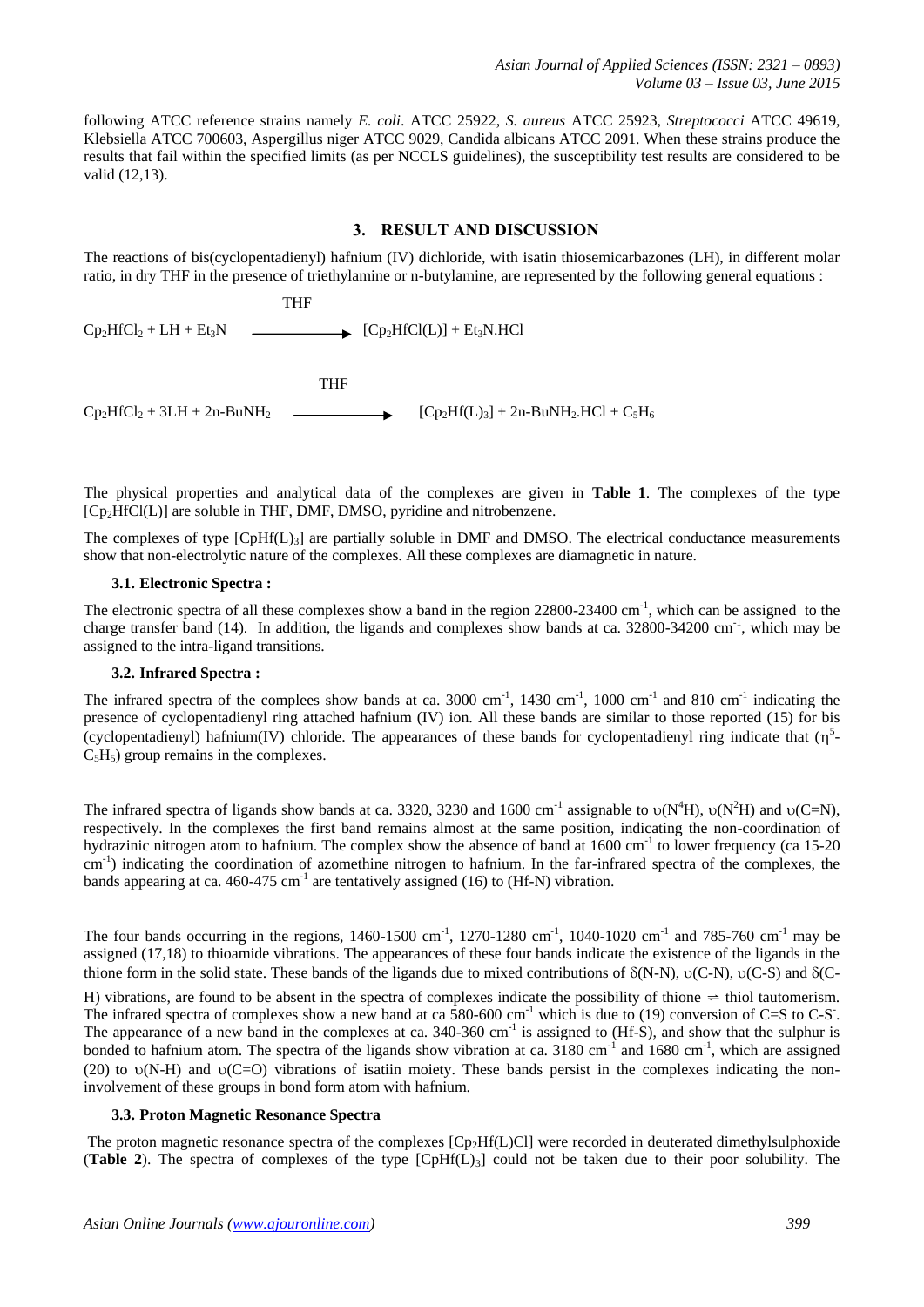intensities of all the resonance lines were determined by planimetric integration. A comparison of the spectra of the ligands and those of the complexes leads to the following conclusions:

- (a) A singlet in all derivatives at  $\delta$ 6.54-6.80 may be assigned to the proton of cyclopentadienyl ring and indicate the rapid rotation of the ring about the metal ring axis.
- (b) The proton signals of N(2)H and N(4)H are seen at ca.  $\delta$ 9.4(1H) and  $\delta$ 8.5(1H) respectively. The spectra of complexes show the absence of first peak and the presence of second peak almost at the same position.
- (c) The chemical shift at ca.  $\delta$ 7.30-7.80 ppm may be due to aromatic ring proton which also shifts downfield in the complexes. This may be due to the decrease of electron density after forming the complex.
- (d) The peak due to  $N(1)$ H of isatin ring appear at ca. 11.2 ppm in the spectra of ligands and their corresponding complexes.

# **3.4. <sup>13</sup>C NMR**

The  $^{13}$ C NMR spectra of complexes were recorded in DMSO- $d_6$ . The salient features are the cyclopentadienyl peak at  $\delta$ 118 (relative to TMS); the considerable shift in the position of carbon (1) (ca.  $\delta$ 160.0 ligands) and carbon (8) (ca.  $\delta$ 140.0 ligands) indicating coordination through azomethine nitrogen and thiol group. The unsubstituted. Cp ring in the ferrocenyl group show one peak (ca.  $\delta$ 118.0) while the substituted Cp ring shows three peaks (ca.  $\delta$ 160.0, 68.8, 67.5). In the complexes, these peaks remain almost at the same position as in the corresponding ligands.

On the basis of elemental analyses, electrical conductance measurements and spectral data, the following structure are tentatively proposed for  $[(C_5H_5)HfCl(L)]$  (**Fig. II**) and  $[(C_5H_5)Hf(L)_3]$  (**Fig. III**) complexes.



(II)



(III)

#### **3.5. Antimicrobial Study**

Antibacterial and antifungal activities have been performed for the both synthesized compounds and IPTSH have been found more potent against IMTSH. IPTSH exhibited inhibited the growth of *E. coli (MIC* 126.0±1.20 µg/ml, MBC 259.0±4.21 µg/ml and 20.3±0.1 mm, zone of inhibition), *Klebsiella (MIC* 441.25±3.45 µg/ml, MBC 100.33±2.22 and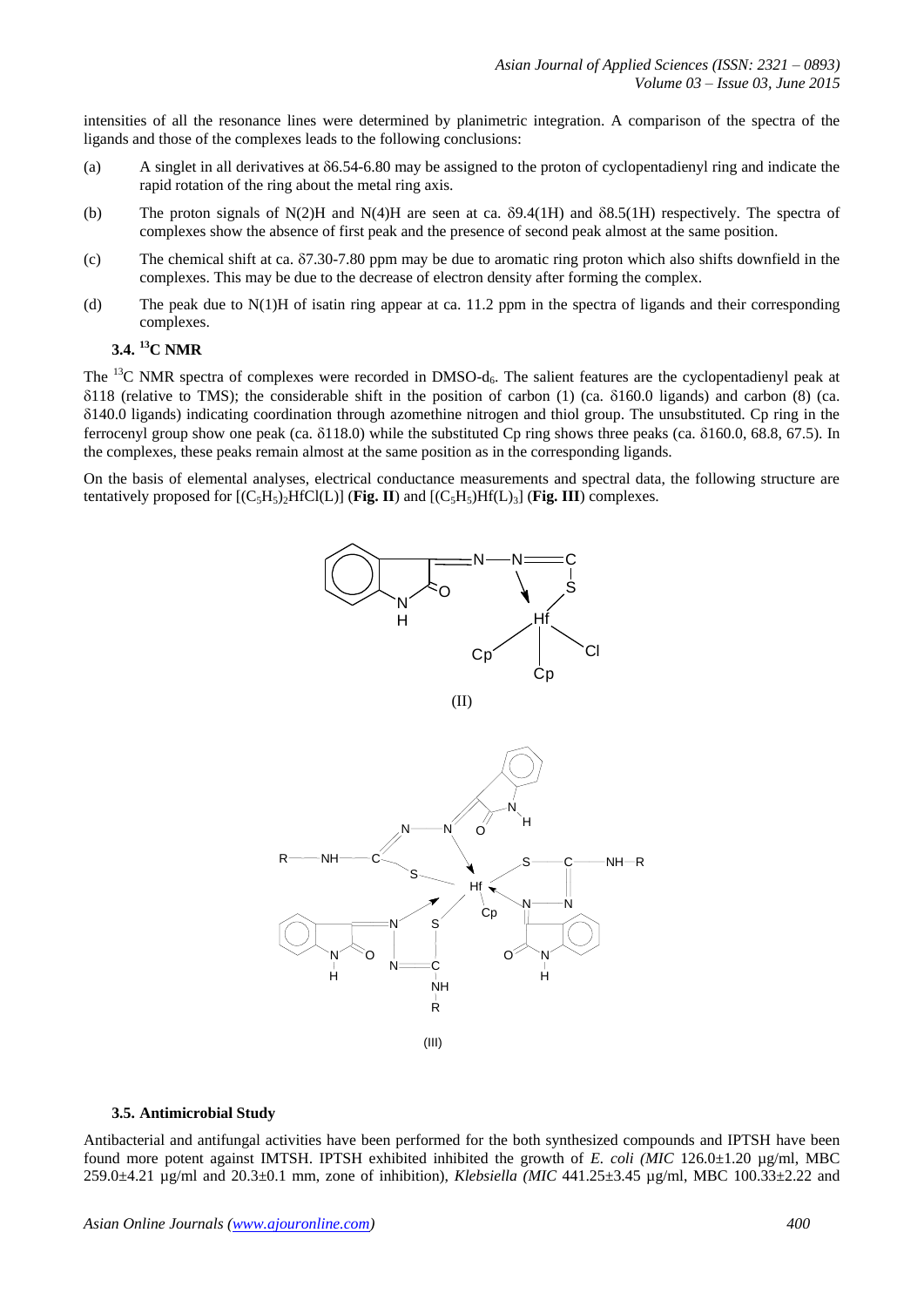17.2±0.22 mm, zone of inhibition), *Streptococci (MIC* 252.33±2.21 µg/ml, MBC 625.01±2.19 µg/ml and 16.2±0.44 mm, zone of inhibition) and *Aspergillus niger (MIC* 289.00 $\pm$ 5.22  $\mu$ g/ml, MBC 452.01 $\pm$ 2.36  $\mu$ g/ml and 13.4 $\pm$ 0.1 mm, zone of inhibition) very efficiently.

Whereas IMTSH showed the activity against *Aspergillus niger (MIC* 398.25±16.7 ug/ml, MBC 805.23±27.7 ug/ml and 03.0±0.3 mm, zone of inhibition), *Staph aereus (MIC* 500±24.4 µg/ml and 10.1±0.3 mm, zone of inhibition), *Klebsiella (MIC* 800±89.8 µg/ml and 09.3±0.1 mm, zone of inhibition), E*. coli (MIC* 853±23.3 µg/ml and 12.3±0.1 mm, zone of inhibition), and *Streptococci (MIC* 750.0±58.8 µg/ml and 07.0±0.2 mm, zone of inhibition).

All the data of Zone of inhibition and MIC and MBC has been tabulated in **Table No. 3A, 3B** and **4** respectively.

From the above studies it can be stated that IPTSH is more potent candidature than IMTSH for the evaluation of Antimicrobial activities against bacteria and fungi and among thiosemicarbazones compound having 4-nitro phenol substitution are more active than the compound having 4-methyl phenyl group.

# **4. ACKNOWLEDGEMENT**

The authors Kushal Nath Mishra and Shambaditya Goswami are very much thankful to the Management and Director of Institute of Technology and Management for providing necessary facilities and continuous support during the work.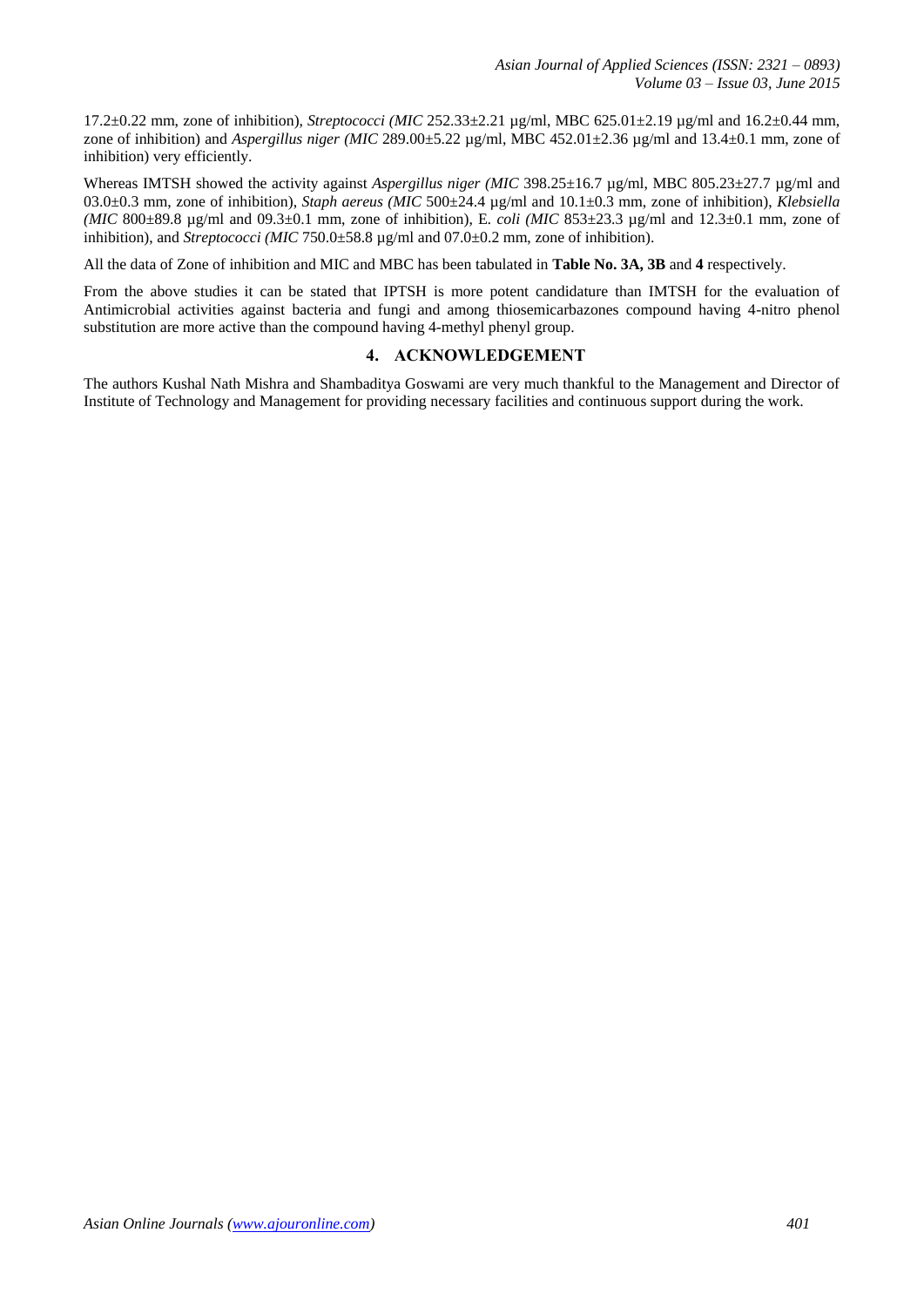| <b>Reactants</b>                  | <b>Molar</b> | <b>Stirring</b> | Product, colour,                                 | Found (calcd) % |              |                |                          |
|-----------------------------------|--------------|-----------------|--------------------------------------------------|-----------------|--------------|----------------|--------------------------|
| $Cp_2HfCl_2$<br>plus              | <b>Ratio</b> | time<br>(hrs)   | yield $(\% )$                                    | C               | $\bf H$      | N              | Cl                       |
| $IPTSH + Et_3N$                   | 1:1:1        | 40              | [Cp <sub>2</sub> HfCl(IPTS)]<br>brown, 62        | 43.7<br>(43.8)  | 2.9<br>(2.9) | 10.2<br>(10.2) | 5.1<br>(5.2)             |
| $IPTSH + n-$<br>BuNH <sub>2</sub> | 1:3:1        | 32              | [ChH(IPTS) <sub>3</sub> ]<br>yellowish brown, 55 | 47.3<br>(47.5)  | 2.5<br>(2.8) | 16.5<br>(16.6) |                          |
| $IMTSH +$<br>$Et_3N$              | 1:1:1        | 42              | [Cp <sub>2</sub> HfCl(MTS)]<br>brown, 65         | 47.6<br>(47.8)  | 3.4<br>(3.5) | 8.4<br>(8.6)   | 5.4<br>(5.5)             |
| $IMTSH + n-$<br>BuNH <sub>2</sub> | 1:3:1        | 35              | [ChH(IMTS) <sub>3</sub> ]<br>chocolate brown, 57 | 54.2<br>(54.3)  | 3.6<br>(3.8) | 14.2<br>(14.2) | $\overline{\phantom{a}}$ |

**Table 1 :** Characteristic data for bis(cyclopentadienyl) hafnium (IV) dichloride complexes

**Table 2:** <sup>1</sup>H-Chemical shifts ( $\delta$ , ppm) at 25<sup>0</sup>C

| <b>Complex</b>             | $\eta^5$ -<br>$C_5H_5$ | CH <sub>3</sub>          | <b>Aromatic</b><br>ring | N(4)H | N(1)H |
|----------------------------|------------------------|--------------------------|-------------------------|-------|-------|
| $Cp_2HfCl(IPTS)$           | 6.80s                  | $\overline{\phantom{a}}$ | 7.80s, 8.15s            | 8.90s | 11.28 |
| Cp <sub>2</sub> HfCl(IMTS) | 6.65s                  | 2.25s                    | 7.82s, 8.25s            | 8.98s | 11.18 |

**Table 3A:** Antibacterial activity of IPTSH and IMTSH

| Compound               |      |                     | <b>Zone of Inhibition (mm)</b> |                |                   |
|------------------------|------|---------------------|--------------------------------|----------------|-------------------|
|                        |      | <b>Staph Aereus</b> | <b>Streptococci</b>            | E.Coli         | <b>Klebsiella</b> |
| <b>IPTSH</b>           |      | $14.2 + 0.1$        | $16.2 + 0.44$                  | $20.3+0.1$     | $17.2 + 0.22$     |
| <b>IMTSH</b>           |      | $10.1 + 0.3$        | $07.0 + 0.2$                   | $06.0 + 0.33$  | $09.3+0.1$        |
| Standard<br>(Amikacin) | Drug | $16.4 \pm 0.5$      | $19.0 + 0.41$                  | $14.2 + 0.142$ | $28.3 \pm 0.09$   |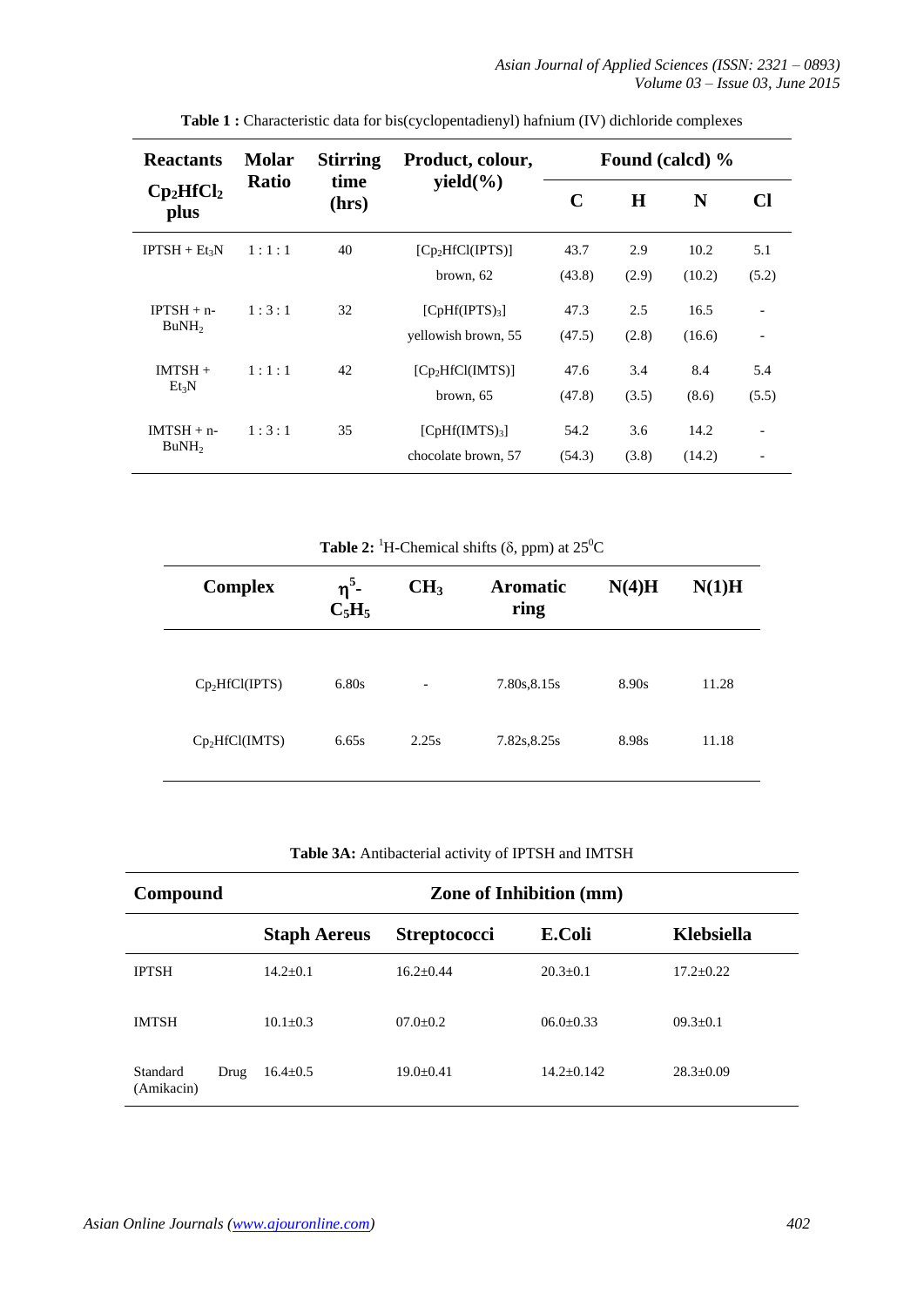| Compound                     | <b>Zone of Inhibition (mm)</b> |                  |  |
|------------------------------|--------------------------------|------------------|--|
|                              | A.niger                        | Candida albicans |  |
| <b>IPTSH</b>                 | $13.4 \pm 0.1$                 | $16.5 \pm 0.44$  |  |
| <b>IMTSH</b>                 | $03.0 \pm 0.3$                 | $05.1 \pm 0.2$   |  |
| Standard Drug (Griseofulvin) | $16.4 + 0.5$                   | $19.0 \pm 0.41$  |  |

# **Table 3B:** Antifungal Activity of IPTSH and IMTSH

**Table 4:** MIC and MBC Study of IPTSH and IMTSH **ORGANISM MIC(µg/ml) MBC(µg/ml) IMTSH IPTSH IMTSH IPTSH** Staph. Aereus ATCC 25923 500±24.4 312.33±1.44 >1000 750±66.5 Streptococci ATCC 49619 750.0±58.8 252.33±2.21 >1000 625.01±2.19 E.coli ATCC 25922 853±23.3 126.0±1.20 >1000 259.0±4.21 Klebsiella ATCC 700603 800±89.8 441.25±3.45 >1000 100.33±2.22 Candida albicans ATCC 2091 >1000 859.31±3.22 >1000 >1000 Aspergillus niger ATCC 9029 398.25±16.7 289.00±5.22 805.23±27.7 452.01±2.36